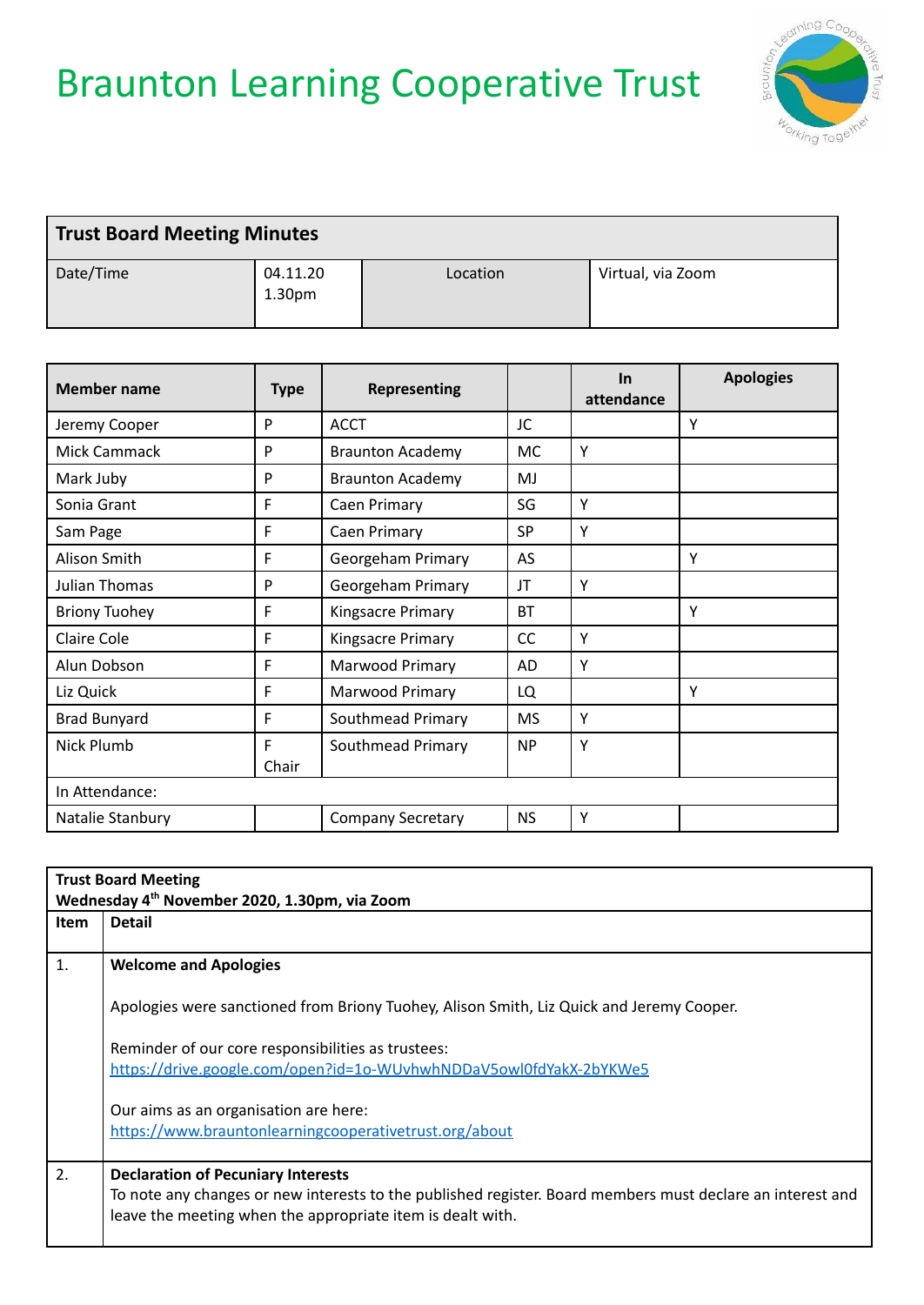|    | Nick Plumb added Governor at Braunton Academy to his declared interests.                                                                                                                                           |
|----|--------------------------------------------------------------------------------------------------------------------------------------------------------------------------------------------------------------------|
|    | ACTION - All governors to review their current declared business interests via Google Form to be sent out by<br>Natalie Stanbury                                                                                   |
| 3. | <b>Appointments</b>                                                                                                                                                                                                |
|    | To formally appoint the following people as Trustees to the board:                                                                                                                                                 |
|    | Brad Bunyard - Co-Chair of Southmead Governing Board, Trustees noted the appointment                                                                                                                               |
|    | ACTION - Natalie Stanbury to send out the relevant paperwork to Brad Bunyard and update Companies<br>House with details of the appointment.                                                                        |
|    | To formally appoint the following people as Foundation Governors on individual boards:                                                                                                                             |
|    | Tom Barfield - Marwood Primary School                                                                                                                                                                              |
|    | Sarah Nichols - Southmead Primary School                                                                                                                                                                           |
|    | Margaret Robinson - Southmead Primary School                                                                                                                                                                       |
|    | Trustees appointed the above as foundation governors within their respective boards for a period of four<br>years from the date of today's meeting.                                                                |
|    | ACTION- Natalie Stanbury to liaise with the relevant governing board clerks to ensure eligibility to serve<br>paperwork is in place.                                                                               |
|    | Trustees agreed the re-appointment of Nick Plumb as Chair for one year.                                                                                                                                            |
|    | Trustees discussed the election of a Trustee to a vice chair position. It was agreed this would be discussed                                                                                                       |
|    | and actioned at the next meeting in the spring term.                                                                                                                                                               |
|    | ACTION - All trustees to consider self-nominations for the position of vice chair.                                                                                                                                 |
| 4. | Agree the minutes of the Trust meeting held on 03.10.19                                                                                                                                                            |
|    | <b>Minutes are here:</b>                                                                                                                                                                                           |
|    | https://drive.google.com/open?id=1PopYJTm3 FYhzD Y7S1HzLU5BsleQYvE                                                                                                                                                 |
|    | Trustees agreed the above minutes as an accurate and true record.                                                                                                                                                  |
|    | To note correspondence from HMRC and our response.                                                                                                                                                                 |
|    | Correspondence has been received from HMRC regarding the submission of a company tax return. Following                                                                                                             |
|    | advice from the Cooperative Schools Network - a letter has been sent to HMRC to confirm our position as an<br>educational Trust without its own funds and therefore exempt from the need to complete a tax return. |
|    | <b>Matters Arising from the previous meeting:</b>                                                                                                                                                                  |
|    | ACTION - NS to chase any outstanding register of business interest forms. Complete.                                                                                                                                |





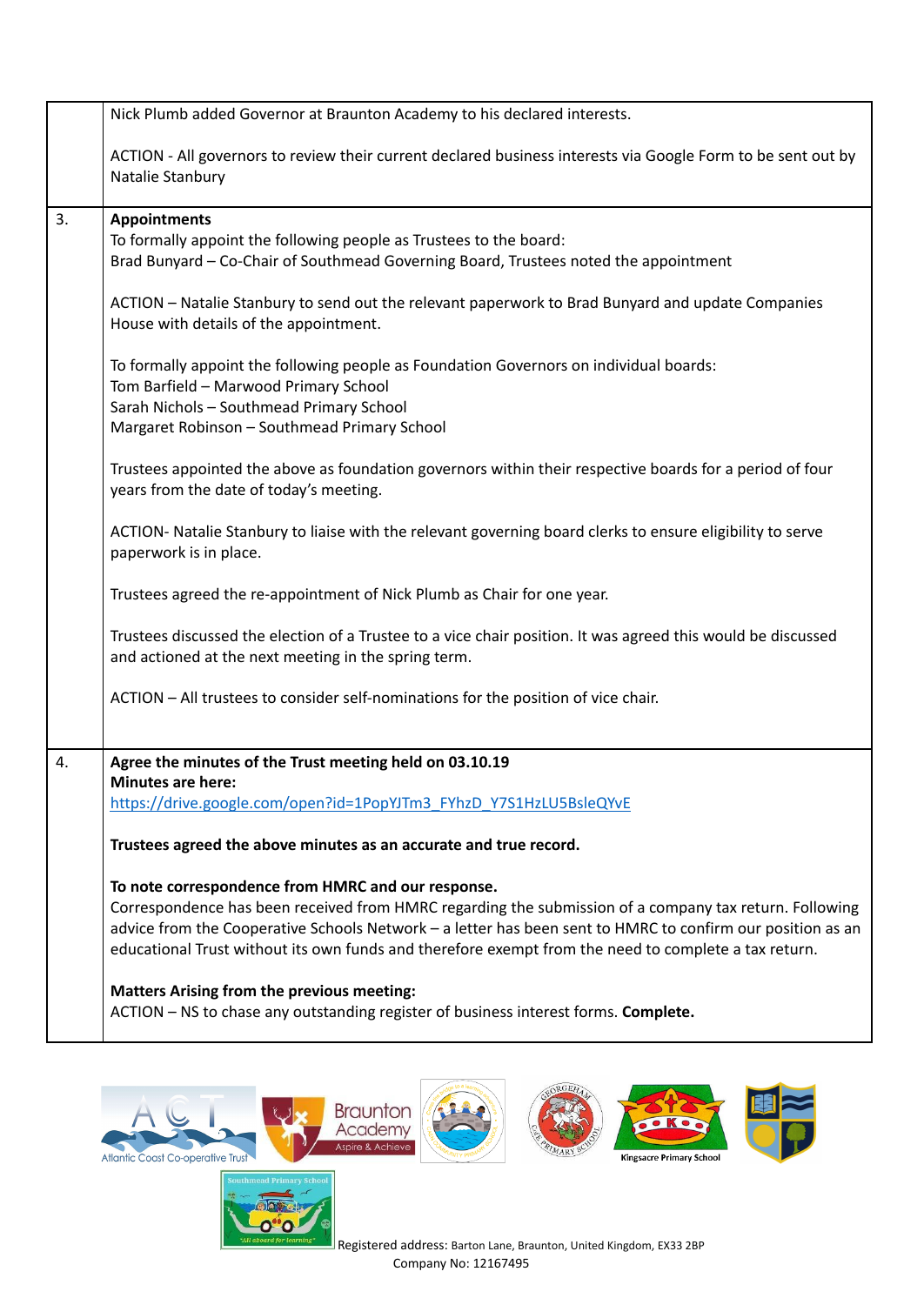|    | ACTION - JC to ask ACCT for information regarding contracts/service level agreements and method of<br>invoicing etc. Complete - NS to liaise.                                                                                                                                                                                                                                                                                                                                                                             |
|----|---------------------------------------------------------------------------------------------------------------------------------------------------------------------------------------------------------------------------------------------------------------------------------------------------------------------------------------------------------------------------------------------------------------------------------------------------------------------------------------------------------------------------|
|    | ACTION NS - to confirm the appointments of Foundation governors to individual boards. Complete.                                                                                                                                                                                                                                                                                                                                                                                                                           |
|    | ACTION - NS to email those with outstanding forms, collect the relevant information and oversee the<br>registration as Trustees with Companies House. Complete.                                                                                                                                                                                                                                                                                                                                                           |
|    | ACTION - NS to circulate the MOU document as compiled by DM. Trustees to read and agree at the next<br>Trust meeting in March. Complete.                                                                                                                                                                                                                                                                                                                                                                                  |
|    | ACTION - Heads to minute all meetings and share with Trustees via Google Drive. Complete and ongoing.                                                                                                                                                                                                                                                                                                                                                                                                                     |
|    | ACTION - NP to circulate Trust action plan. Complete.                                                                                                                                                                                                                                                                                                                                                                                                                                                                     |
| 5. | To agree key Trust documents<br>Memorandum of Understanding is here:                                                                                                                                                                                                                                                                                                                                                                                                                                                      |
|    | https://drive.google.com/file/d/16nSsWMyGG87orCrxoL7tjCqpypqwHVLi/view?usp=sharing                                                                                                                                                                                                                                                                                                                                                                                                                                        |
|    | Trustees agreed the MOU and to confirm the agreement by email and digitally signing the document via<br>Google Drive.                                                                                                                                                                                                                                                                                                                                                                                                     |
| 6. | Receive an update on shared trust activities and impact for children<br>Report on the impact of planned events and activities:                                                                                                                                                                                                                                                                                                                                                                                            |
|    | The Trust strives to create an ethos of mutual support and transparency in working towards school<br>improvement across schools within the partnership. This area is evident in the head to head<br>support throughout the spring and summer terms in 2020. Meetings continued on a weekly basis<br>and included the sharing of information. School to school support is also in place between subject<br>leads.                                                                                                          |
|    | We continue to aim to improve progress and outcomes for all children, young people and staff by<br>analysing data across the partnership to inform how we work and how we measure success. Work<br>continues in this area, there will not be any published data for the 2019/2020 academic year but<br>work will continue via planned moderation activities across schools and utilising the shared<br>expertise with schools.                                                                                            |
|    | We planned opportunities for all our children, young people, staff, leaders and governors to work<br>and grow alongside one another, building positive relationships across a variety of curriculum and<br>enrichment activities. Unfortunately, most of the planned enrichment activities due to take place in<br>the summer term had to be postponed due to COVID19. The infant music festival took place and<br>this offered pupils across our schools an opportunity to broaden their world by taking part in a large |







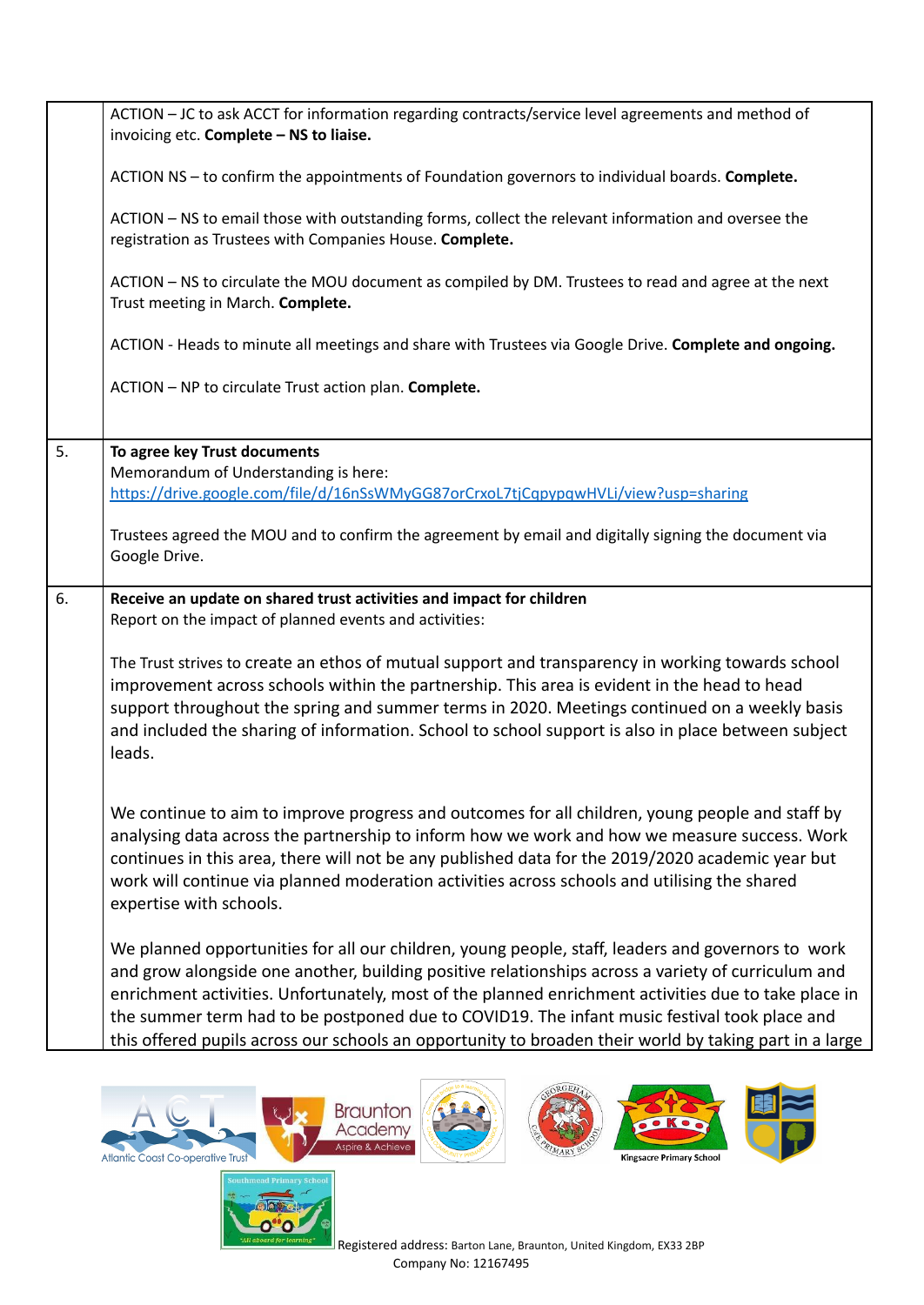group performance along a current theme. It is hoped that all planned activities will be re scheduled for sometime during this academic year, when circumstances allow. Sports activities took place at Braunton Academy, again giving pupils across our schools an opportunity to broaden their skills and work in larger groups. Staff across our schools took part in a curriculum planning session. This offered an opportunity to share ideas, pool resources and offer school to school support. Moderation activities will continue into this academic year where possible, drawing on the expertise of staff and subject leads across our schools. There continues to be an appetite with individual governing boards to form a governor to governor support group to share best practice, information and resources. Joint community activities took place for charity across the schools.

We identify teams across the partnership to share subject expertise in curriculum, training and 'business' areas of school life so that we take advantage of economies of scale. Head to head support continues in the form of weekly virtual meetings. Subject leaders in each school are in contact, joint curriculum planning is in place as mentioned above and moderation events will continue. Membership of CSNET continues and it is hoped we can take advantage of offers on energy pricing in the future. Discounted access to an online programme for school councils has been negotiated should schools wish to participate for the benefit of their pupils. Governor to governor support is planned to begin. The Trust continues to look for ways to develop smart solutions to staff CPD, without putting additional time pressures on staff and as a result we continue to plan for some shared CPD time could be gained through synchronising INSET days across the school calendars where possible, building on the success of our shared curriculum planning session. Participation in the Devon wide shared inclusion project (funded as a pilot by the Devon Education Fund) was made easier for our schools as a result of the formal partnership being already established, at the time of writing 5 of our Trust schools will be taking part. In terms of collaboration, the Trust remains in a healthy position by virtue of the formal arrangement in place.

We continue to build additional partnerships with supportive organisations, to encourage our communities to be outward-looking. Discussion has continued in this area and appropriate organisations have been approached and it is hoped we will continue to grow our membership to benefit our children and the experiences we can offer as a result.

The Trust does not hold any funds and therefore there are no accounts due at this AGM. Ongoing discussions will continue regarding the funding of Trust activities.

| 7. | To receive an update on the Trust Action Plan progress -<br>Trust Action Plan is currently being updated.<br>ACTION -Nick Plumb to share an updated summary and plan for 2020/2021 |
|----|------------------------------------------------------------------------------------------------------------------------------------------------------------------------------------|
| 8. | <b>Update on Trust Website</b><br>Our website address is: brauntonlearningcooperativetrust.org                                                                                     |







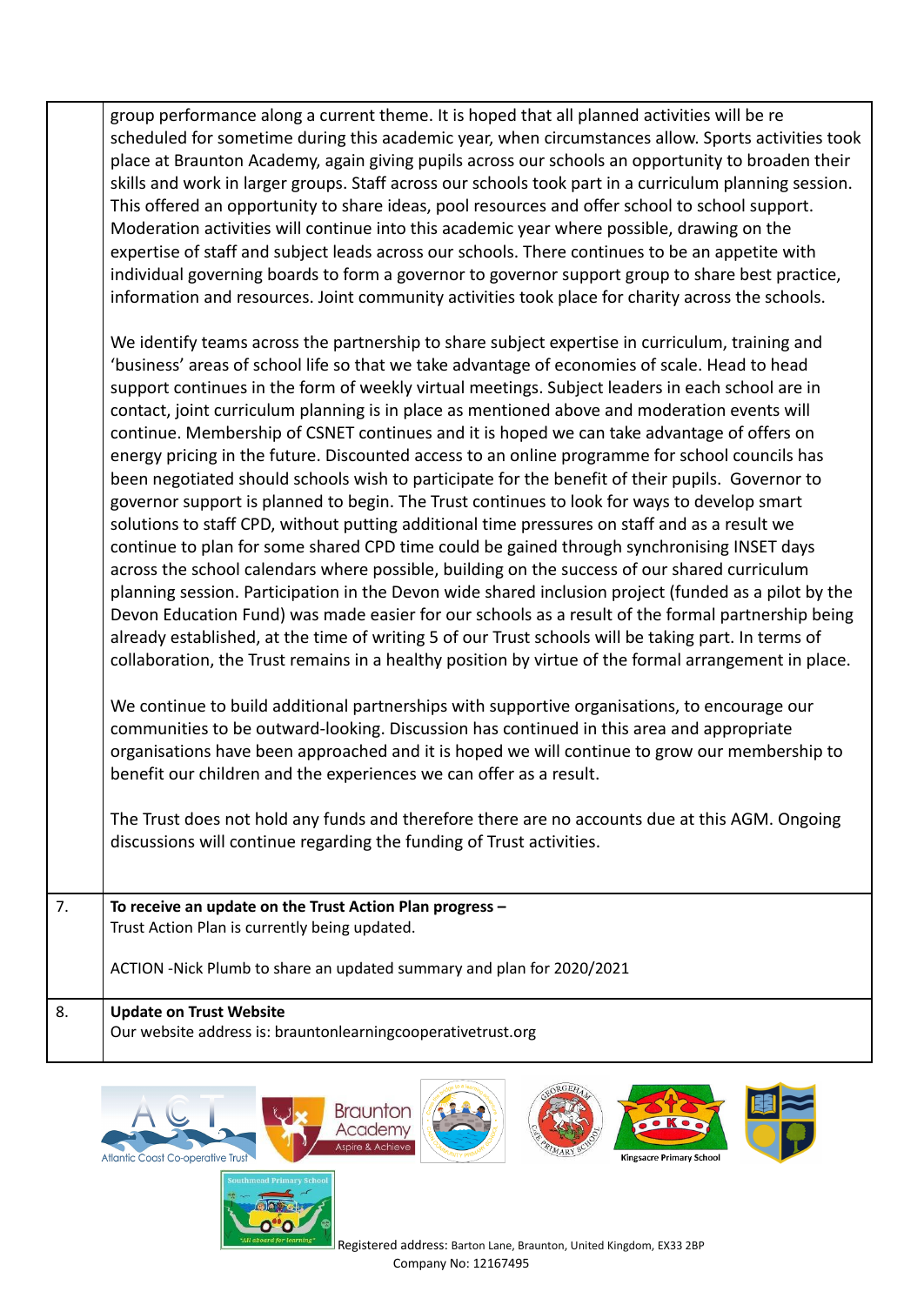|     | Trustees present agreed to the publication of their name and business interests on the Trust website.                                                                                                                                                                                                                                   |
|-----|-----------------------------------------------------------------------------------------------------------------------------------------------------------------------------------------------------------------------------------------------------------------------------------------------------------------------------------------|
|     | Information and photos of our activities have been published and this continues to be updated.                                                                                                                                                                                                                                          |
|     | ACTION - Natalie Stanbury to ensure Trustee details are published to the Trust website.                                                                                                                                                                                                                                                 |
| 9.  | To discuss possible candidates for corporate membership                                                                                                                                                                                                                                                                                 |
|     | Approaches have been made to North Devon Theatres who were initially very keen to become corporate<br>members, having planned to appoint an education officer. The onset of COVID19 has halted communication.<br>Tyspane Health Care have also been approached with similar problems regarding communication as a result<br>of COVID19. |
|     | ACTION- to ensure corporate membership is discussed and actioned at the next meeting.                                                                                                                                                                                                                                                   |
| 10. | <b>Business Arrangements</b>                                                                                                                                                                                                                                                                                                            |
|     | Arrangements to fund Trust Activities:                                                                                                                                                                                                                                                                                                  |
|     | Trustees discussed financial arrangements and the funding of activities. It w1as agreed the Trust would<br>continue to self-fund, with Caen Primary School holding the budget line and invoicing any cost out to<br>individual schools - e.g. the employment of the company secretary.                                                  |
|     | Update on Land and Asset Transfers:                                                                                                                                                                                                                                                                                                     |
|     | Following an update from Stone King Solicitors - we await action from Devon County Council in order to<br>progress any land and asset transfers further. Land and asset transfers to remain on the agenda until<br>complete                                                                                                             |
| 11. |                                                                                                                                                                                                                                                                                                                                         |
|     | <b>Summary of Positive Impact</b>                                                                                                                                                                                                                                                                                                       |
|     | What have we discussed today to improve outcomes for children in our schools, with our 6 core duties as<br>trustees in mind?                                                                                                                                                                                                            |
|     | The Trust continues to strive to fulfil its aims and values via the implementation of the Trust plan. Summary<br>of activities and planned activities can be found above.                                                                                                                                                               |
| 12. | To agree dates for a spring and summer term meeting:                                                                                                                                                                                                                                                                                    |
|     | Tuesday 9 <sup>th</sup> March, 5pm, venue TBC                                                                                                                                                                                                                                                                                           |
|     | Tuesday 6 <sup>th</sup> July, 5pm, venue TBC                                                                                                                                                                                                                                                                                            |
|     |                                                                                                                                                                                                                                                                                                                                         |